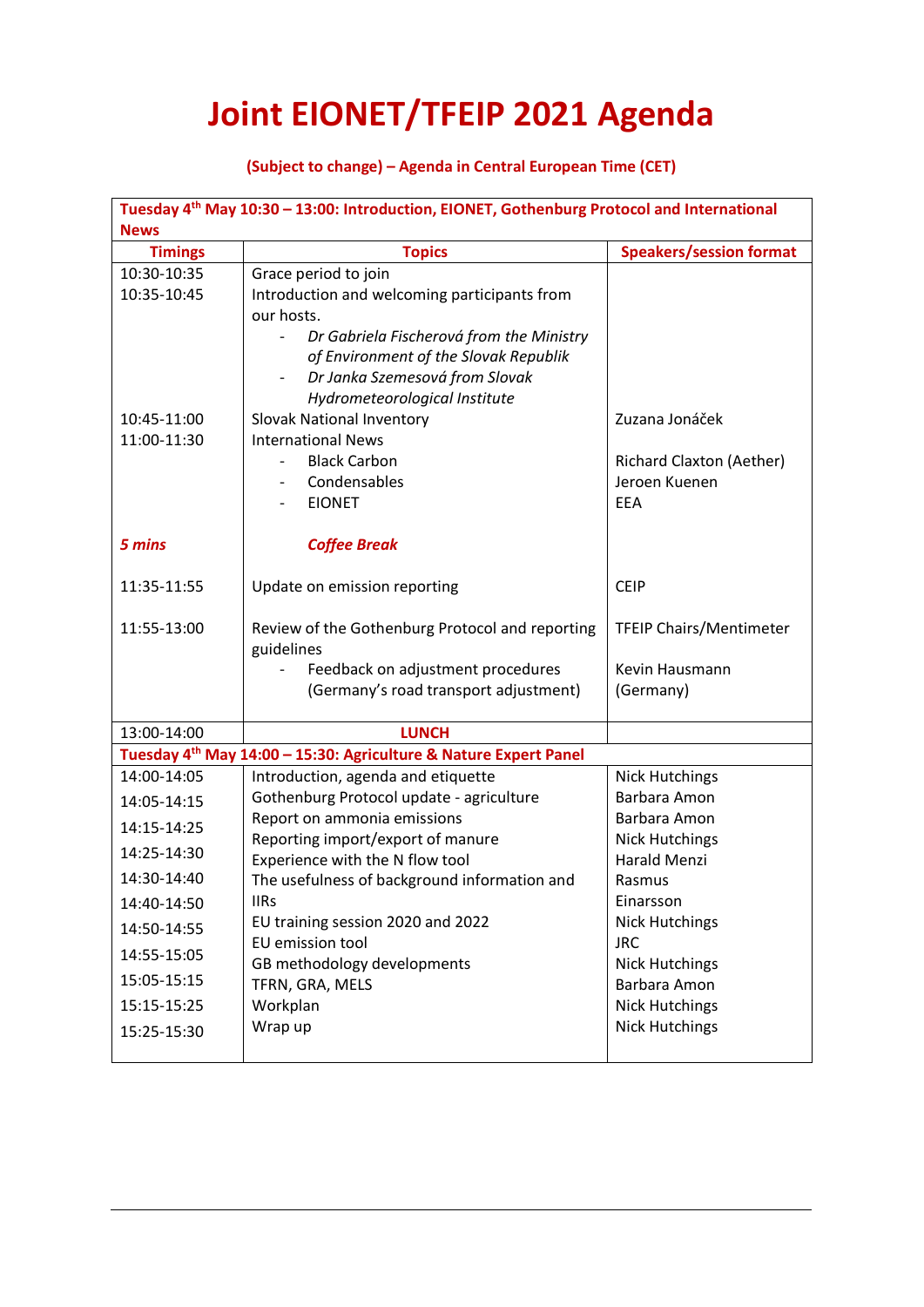| Wednesday 5 <sup>th</sup> May 10:30 - 12:00: Transport Expert Panel |                                                                                                                                                               |                                 |  |  |
|---------------------------------------------------------------------|---------------------------------------------------------------------------------------------------------------------------------------------------------------|---------------------------------|--|--|
| <b>Timings</b>                                                      | <b>Topics</b>                                                                                                                                                 | <b>Speakers/session format</b>  |  |  |
| $10:30 - 12:00$                                                     | Welcome                                                                                                                                                       | <b>Expert Panel Leaders</b>     |  |  |
|                                                                     | Capacity building for WB countries: feedback<br>from the training on "Emissions inventory<br>compilation: air pollutants, toxic pollutants and<br><b>GHGs</b> | Marilena Muntean (JRC)          |  |  |
|                                                                     | Italian activities in improving road transport<br>inventorying                                                                                                | Riccardo DeLauretis<br>(ISPRA)  |  |  |
|                                                                     | Hg considerations for transport emissions<br>inventorying                                                                                                     | Päivi Aakko-Saksa (VTT)         |  |  |
|                                                                     | An innovative and cost effective approach for<br>analysing shipping movements density - case<br>study in Peru                                                 | Ioannis Tsagatakis<br>(Ricardo) |  |  |
|                                                                     | New developments on AEIG transport chapters                                                                                                                   | Giorgos Mellios (Emisia)        |  |  |
|                                                                     | 2020-2021 workplan                                                                                                                                            | <b>Expert Panel Leaders/all</b> |  |  |
| 12:00-14:00                                                         | <b>LUNCH</b>                                                                                                                                                  |                                 |  |  |
|                                                                     | Wednesday 5 <sup>th</sup> May 14:00 - 15:35: Combustion and Industry Expert Panel                                                                             |                                 |  |  |
| 14:00-14:05                                                         | Introduction                                                                                                                                                  | <b>Expert Panel Leaders</b>     |  |  |
| 14:05-14:20                                                         | Fireworks                                                                                                                                                     | David Kuntze (Germany)          |  |  |
| 14:20-14:30                                                         | Solvents - how to get away from Tier 1                                                                                                                        | Jeroen Kuenen                   |  |  |
| 14:30:14:45                                                         | Small combustion - follow-up from Tuesday in<br>plenary & possible improvements to the<br>Guidebook                                                           | Jeroen Kuenen                   |  |  |
| 14:45-14:55                                                         | Discussion                                                                                                                                                    | All                             |  |  |
| 14:55-15:00                                                         | Updates to the Guidebook, process and timelines                                                                                                               | Jeroen Kuenen                   |  |  |
| 15:00-15:20                                                         | Interactive session: Provide us with your ideas                                                                                                               | <b>Expert Panel Leaders</b>     |  |  |
|                                                                     | and help us setting priorities!                                                                                                                               |                                 |  |  |
| 15:20-15:30                                                         | Short messages<br>Biodiesel and biogas use in energy<br>industries (1.A.1.a)                                                                                  | Carlo Trozzi                    |  |  |
|                                                                     | Feedback from JRC emission inventory<br>workshop                                                                                                              | Jeroen Kuenen                   |  |  |
|                                                                     | Updates proposed by CONCAWE to the<br>chapter on distribution of oil products<br>(1.B.2.a.v)                                                                  | Jeroen Kuenen                   |  |  |
| 15:30-15:35                                                         | AOB & close                                                                                                                                                   |                                 |  |  |